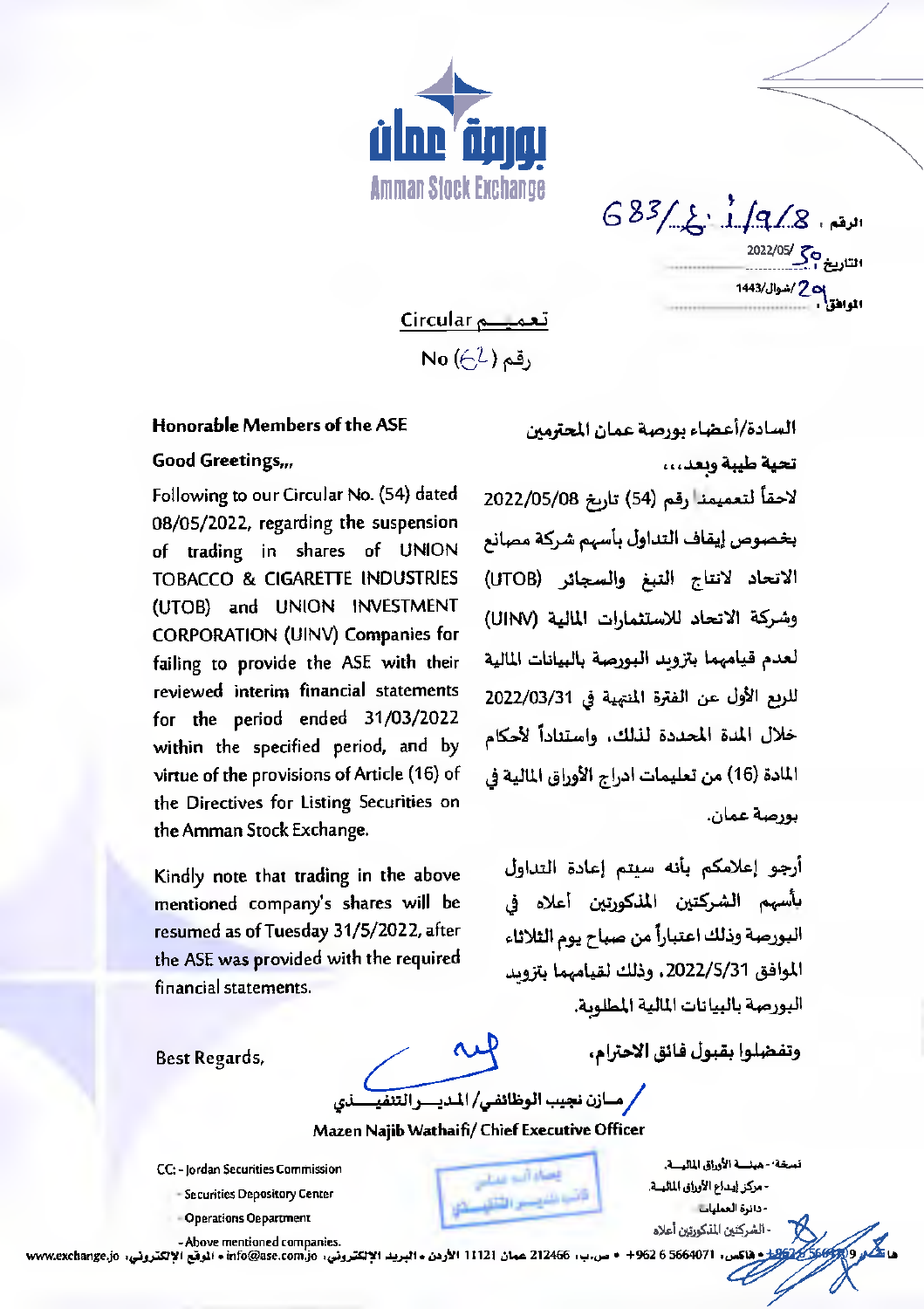

الرقم، 8/ 19/ في كم / 55 كا التاريخ ، <mark>ك</mark>ا<sup>2022/5</sup> المواطق . في اشوال/1443

<u>Circular المسموعي</u> No ( 54) رقم

## Honorable Members of the ASE

## **Good Greetings,**

By virtue of the provisions of Article  $(15/B/6)$ of Directives of Listing Securities on the Amman **Stock** Exchange for the year 2018; kindly note that the companies shares mentioned in the below table shall be suspended from trading as of today 5unday 8/5/2022, for failing to provide the ASE with their reviewed interim financial statements for the period ended 31/03/2022. The companies will remain suspended until they provide the ASE with the required financial statements.

السادة/أعضاء بورصة عمان المحترمين تحية طيبة ويعد، استناداً لأحكام المادة (15/ب/6) من تعليمات إدراج الأوراق المالية لمسنة 2018، أرجو إعلامكم بأنه سيتم إيقاف التداول بأسهم الشركات المينة في الجدول أدناه اعتباراً من صباح اليوم الأحد الموافق 2022/5/8. نظراً أحدم قيامها بتزويد البورصة بالبيانات المالية ربع السنوبة المراجعة عن الفترة المالية المتهية في 2022/03/31 خلال المدة المحددة لذلك. علماً بأن أسهم الشركات المذكورة أدناه ستبقى موقوفة إلى حين قيامها بتزويد البورصة بالبيانات المالية المطلوبة.

| Company                        | الرمزالعرفي<br>Symbol | الشركة                       | الرقم<br>No. |
|--------------------------------|-----------------------|------------------------------|--------------|
| <b>THE ARAB ASSURERS</b>       | <b>ARAS</b>           | الضامنون العرب للتأمين       | 1            |
| <b>INSURANCE COMPANY</b>       |                       |                              |              |
| <b>UNION INVESTMENT</b>        | <b>UINV</b>           | الاتحاد للاستثمارات المالية  | 2            |
| <b>CORPORATION</b>             |                       |                              |              |
| AL SANABEL INTERNATIONAL       | <b>SANA</b>           | المسنابل الدولية للاستثمارات |              |
| <b>FOR ISLAMIC INVESTMENTS</b> |                       | ألاسلامية (القابضة)          | 3            |
| (HOLOING)                      |                       |                              |              |
| <b>AMWAI PROPERTIES</b>        | <b>AMWJ</b>           | أمواج العقاربة               | 4            |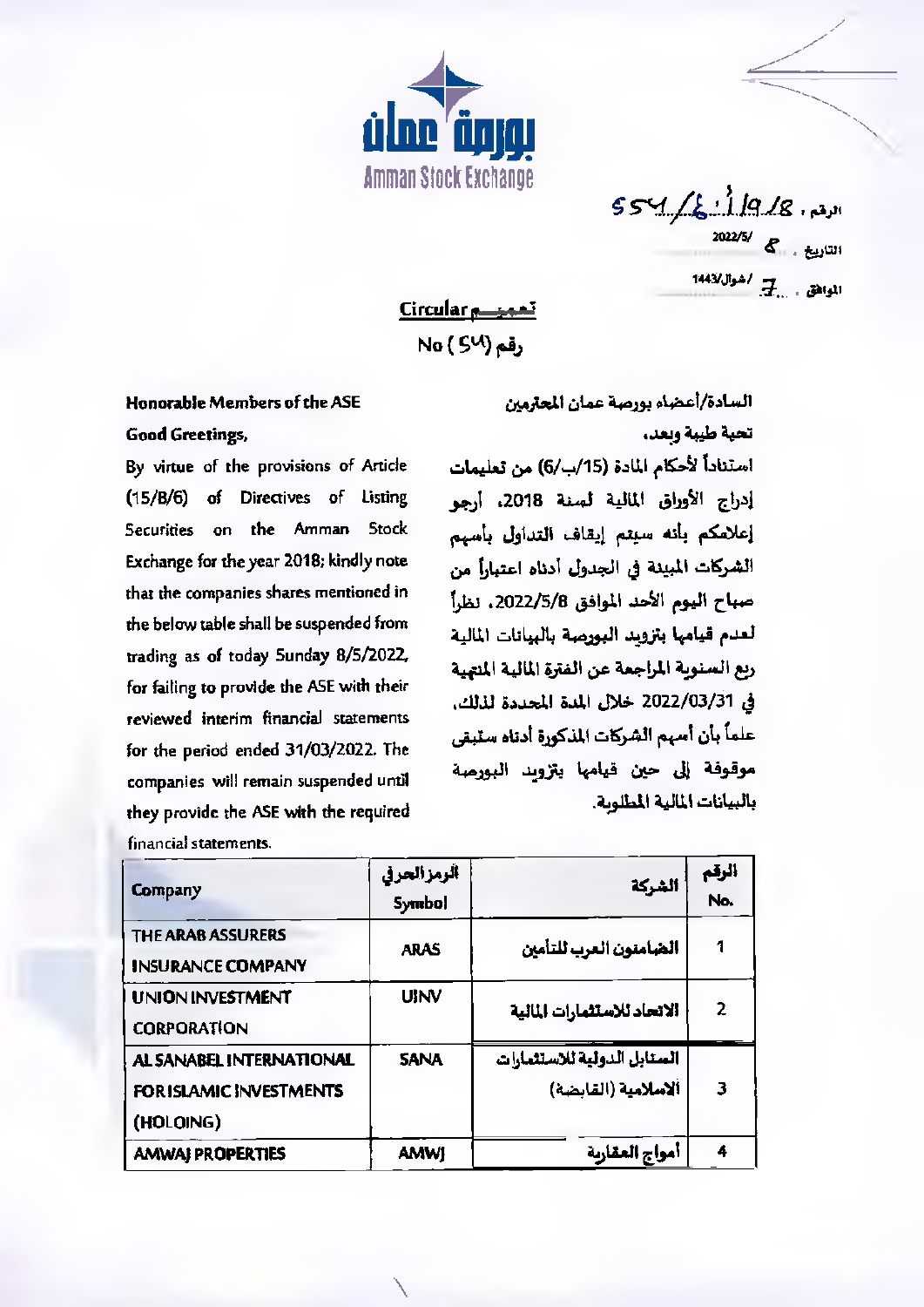

| <b>Company</b>                                           | الرمز الحرفي<br>.<br>Symbol | الشركة                                 | الرقم<br>No. |
|----------------------------------------------------------|-----------------------------|----------------------------------------|--------------|
| <b>WINTER VALLEY TOURISM</b><br><b>INVESTMENT CO.</b>    | <b>WIVA</b>                 | وادى الشتا للاستثمارات<br>السياحية     | 5            |
| <b>UNION TOBACCO&amp;</b><br><b>CIGARETTE INDUSTRIES</b> | UTOB                        | مصانع الاتحاد لانتاج التبغ<br>والسجائر | 6            |

Also, the ASE will continue suspending the trading In shares of ARAB UNION INTERNATIONAL INSURANCE (AIUI), **INTERNATIONAL BROKERAGE** &. FINANCIAL MARKETS (IBFM), for failing to provide the ASE with the required financial statements. The ASE will continue suspending the trading in shares mentioned in the below table and will continue to be available for trading in the Unlisted Securities Market (OTC), for failing to provide the ASE with their previous financial statements within the specified period or for not approving their annual financial statements for the year 2021, in addition to failing to provide the ASE with their reviewed interim financial statements for the period ended 31/03/2022.

وسيستمر إيفاف التداول بأسهم شركة الاتحاد العربي الدولي للتأمين (AIUI) وشركة العالمية للوساطة والأسواق المالية (IBFM)، لعدم تزويد البورصة بالبيانات المالية المطلوبة. كما سبستمر إيقاف التداول بأسهم كل من الشركات المبنة في الجدول أدناه، واستمرار تداولها من خلال سوق الأوراق المالية غير المدرجة (OTC)، وذلك لعدم قيامها بتزويد البورصة بالبيانات المالية السابقة خلال المدة المحددة لذلك أو عدم المصادقة على البيانات المالية السنوية لعام 2021، إضافة الى عدم تزويد البورصة بالبيانات المالية الربعية المراجعة عن الفترة المالية المنهية في .2022/03/31

| Company                                      | الرمز العرفي.<br>Symbol | الشركة             | ألرقم<br>No. |
|----------------------------------------------|-------------------------|--------------------|--------------|
| PHILADELPHIA INSURANCE                       | <b>PHIN</b>             | أفيلادتفيا للتأمين |              |
| <b>INTERNATIONAL CARDS</b><br><b>COMPANY</b> | <b>CARD</b>             | البطاقات العالمية  |              |